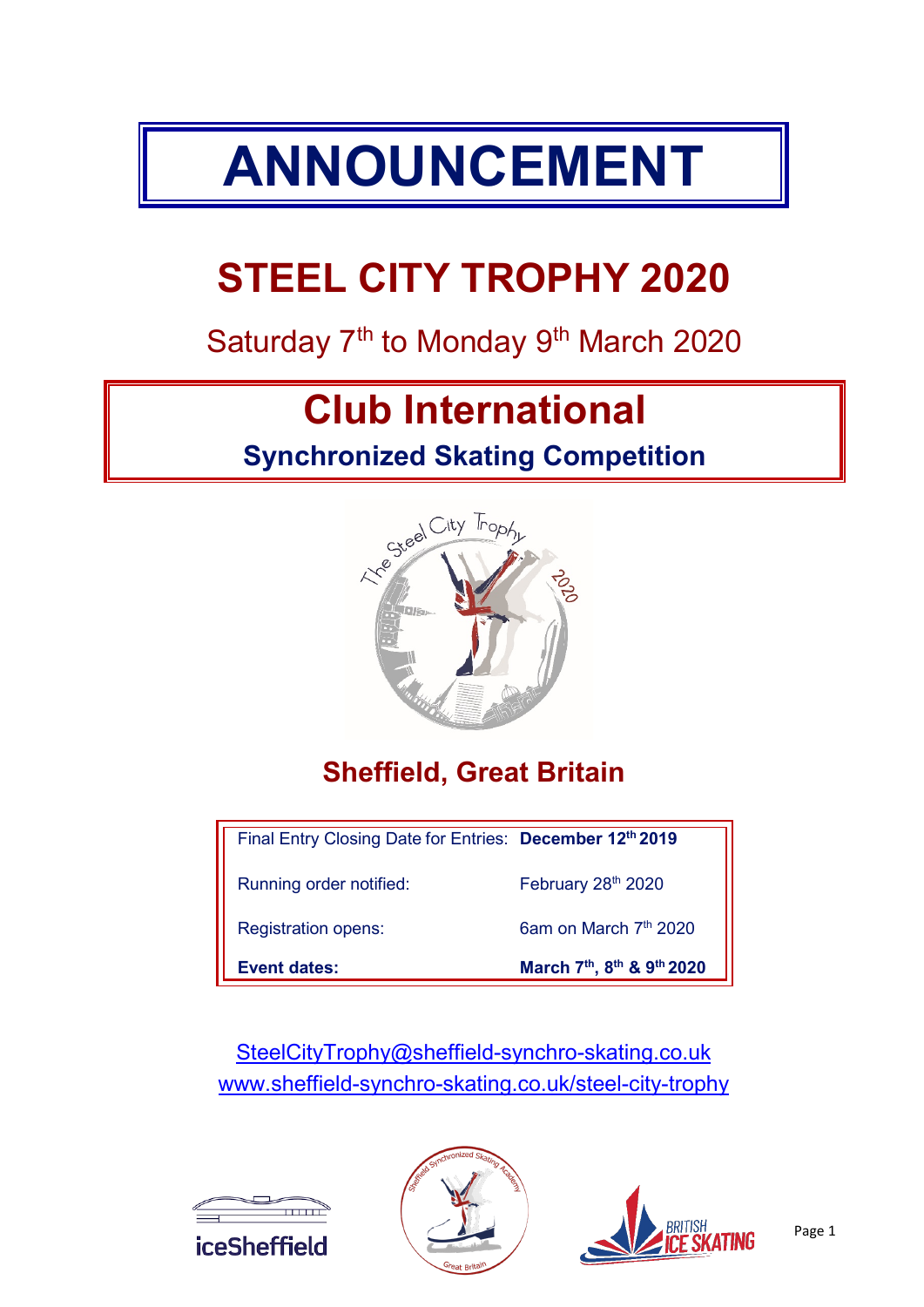#### **YOUR INVITATION**

Sheffield Synchronized Skating Academy is delighted to invite ISU members to the **Steel City Trophy 2020** – an International Synchronized Skating Competition to be held for its second year in Sheffield, South Yorkshire, Great Britain.

All members of the International Skating Union listed on ISU Constitution and General Regulations 2018 are invited to enter teams at the Steel City Trophy 2020.

#### **THE COMPETITION**

The International Steel City Trophy 2020 will be conducted in accordance with the ISU Constitution, the ISU General Regulations 2018 and Special Regulations & Technical Rules Synchronized Skating 2018, as well as all applicable ISU Communications.

All skaters must qualify with regard to eligibility according to Rule 102 and participation and citizenship requirements according to Rule 109, for all categories. The final results will be determined according to the ISU Special Regulations & Technical Rules Synchronized Skating 2018.

#### **ENTRY REQUIREMENTS**

**Age:** Teams must meet the age requirements as set out in the Technical Data in this document. **Coaches:** A maximum of two licensed coaches per team may receive rink side accreditation.

#### **ENTRY FORMS**

Entries will only be accepted by email using the official forms, which must be sent to [SteelCityTrophy@sheffield-synchro-skating.co.uk](mailto:SteelCityTrophy@sheffield-synchro-skating.co.uk) by **December 12th 2019 at the latest.** 

**Entries will only be accepted on the official MS Excel form, which should be completed on a Personal Computer and saved in .xls or .xlsx format.**

Entries will be allocated a place in the competition on a 'first come, first served' basis upon the receipt of your completed form and payment.

**Note: after the success of our inaugural competition in 2019 and inclusion in the ISU calendar for 2020, we expect entries into the Steel City Trophy 2020 to be high.** 

**We therefore recommend submitting your entry form at the earliest opportunity.**





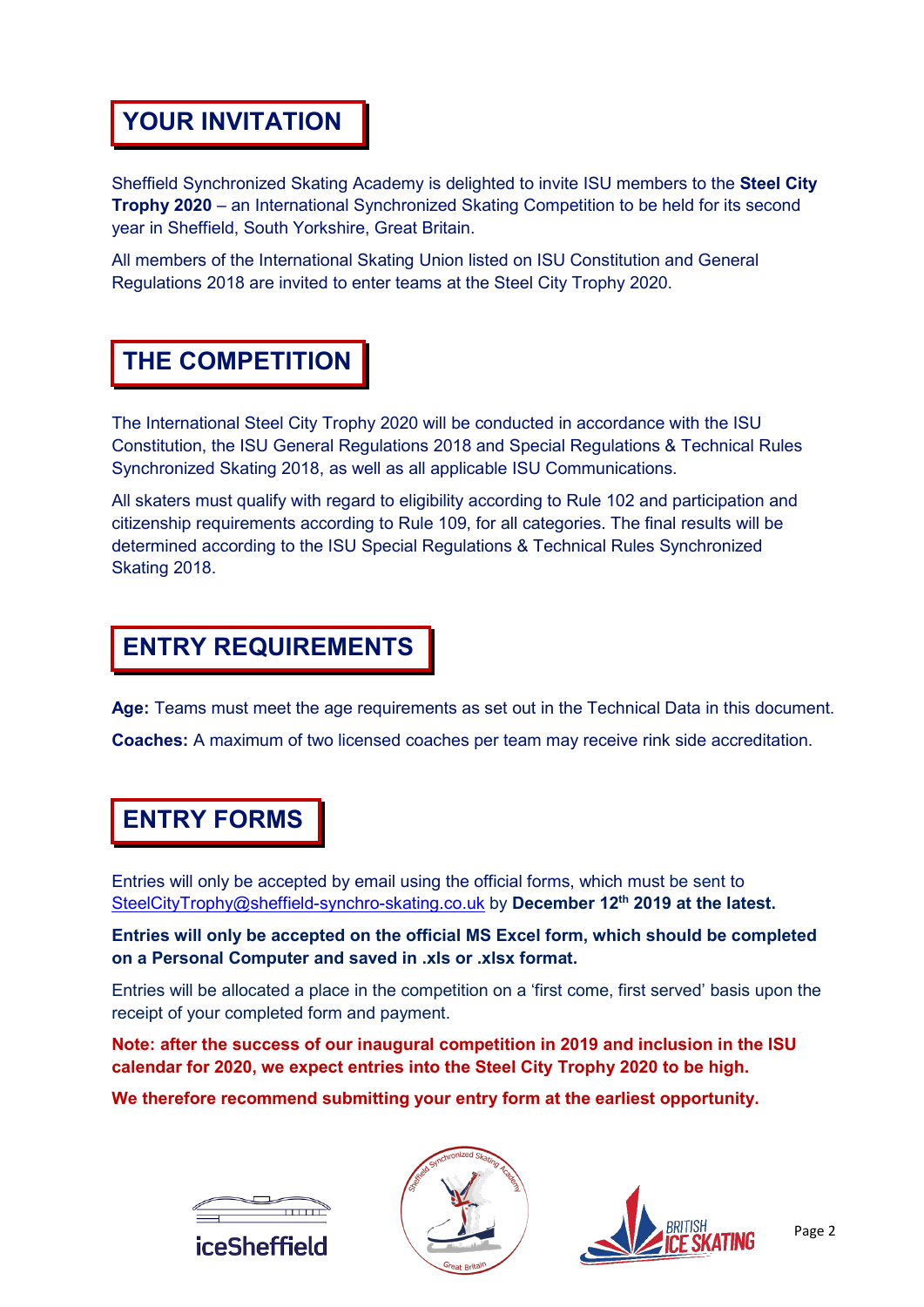#### **THE VENUE**

**iceSheffield Ice Arena** Coleridge Road Sheffield S9 5DA South Yorkshire Great Britain

Tel: 0044 1142 223 3900

iceSheffield has a seating capacity of 1,500 for the competition, with teams competing on an Olympic-sized ice pad of 60m x 30m. Spectator tickets will be available to purchase online prior to the event, with allocated seating.

The venue is heated, with good changing facilities, a fully licenced bar and hot food on-site.





#### **TRAVEL**

- Car On and off-site car parking.
- Coach parking nearby.
- Rail nearest station Sheffield Meadowhall (main station Sheffield City Centre).
- Supertram nearest stop Sheffield Arena.
- Air nearest airports are East Midlands, Doncaster Robin Hood or Manchester.

#### **COMMUNICATION**

| Official website: | www.sheffield-synchro-skating.co.uk/SteelCityTrophy |
|-------------------|-----------------------------------------------------|
| Facebook page:    | Steel City Trophy (look for our 2020 event)         |
| Twitter:          | @SteelCityTrophy (new!)                             |
| Instagram:        | @Sheffield Synchro GB                               |

#### **Please use hashtag #SteelCityTrophy and tag us in your competition related posts!**

The Steel City Trophy supports the worldwide One Team Movement – for more information visit [https://oneteammvmt.com.](https://oneteammvmt.com/)





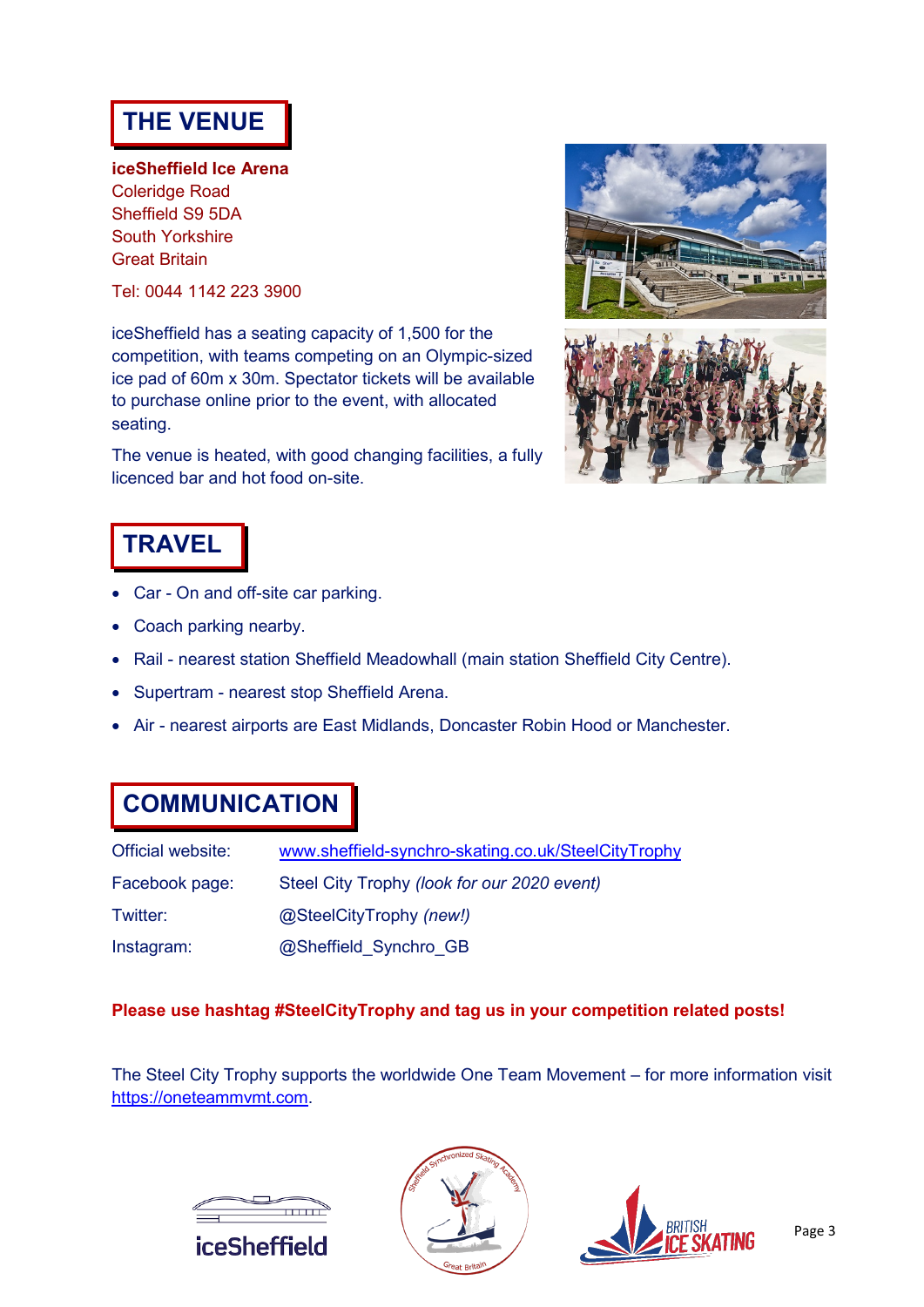## **CATEGORIES**

The Steel City Trophy will include the following categories:

| <b>SENIOR B</b>      | <b>Free Skating Programme</b> |
|----------------------|-------------------------------|
| <b>JUNIOR B</b>      | <b>Free Skating Programme</b> |
| <b>BASIC NOVICE</b>  | <b>Free Skating Programme</b> |
| <b>MIXED AGE</b>     | <b>Free Skating Programme</b> |
| <b>ADULT MASTERS</b> | <b>Free Skating Programme</b> |
| <b>ADULT</b>         | <b>Free Skating Programme</b> |
| <b>INTERMEDIATE</b>  | <b>Free Skating Programme</b> |
| <b>JUVENILE</b>      | <b>Free Skating Programme</b> |
| <b>PRE-JUVENILE</b>  | <b>Free Skating Programme</b> |
| <b>BEGINNER</b>      | <b>Free Skating Programme</b> |
| <b>INCLUSIVE</b>     | <b>Free Skating Programme</b> |

*Please see International Announcement for Junior, Senior & Advanced Novice categories*

The composition of Teams is determined by ISU Rules from SPECIAL REGULATIONS & TECHNICAL RULES SYNCHRONIZED SKATING 2018.

No team may compete in more than one category.

No team may comprise of more than 50% skaters who are competing in another team. I.e. teams may have up to 50% crossovers – see ISU regulations for further clarification.

Only skaters whose names are listed on the registration forms will be allowed to skate. Before an Alternate may be substituted into a team, written agreement must be received from the Organiser or Referee.

UK teams must adhere to the BIS Field Moves Requirements as set out in the BIS 2019 Synchro Criteria.





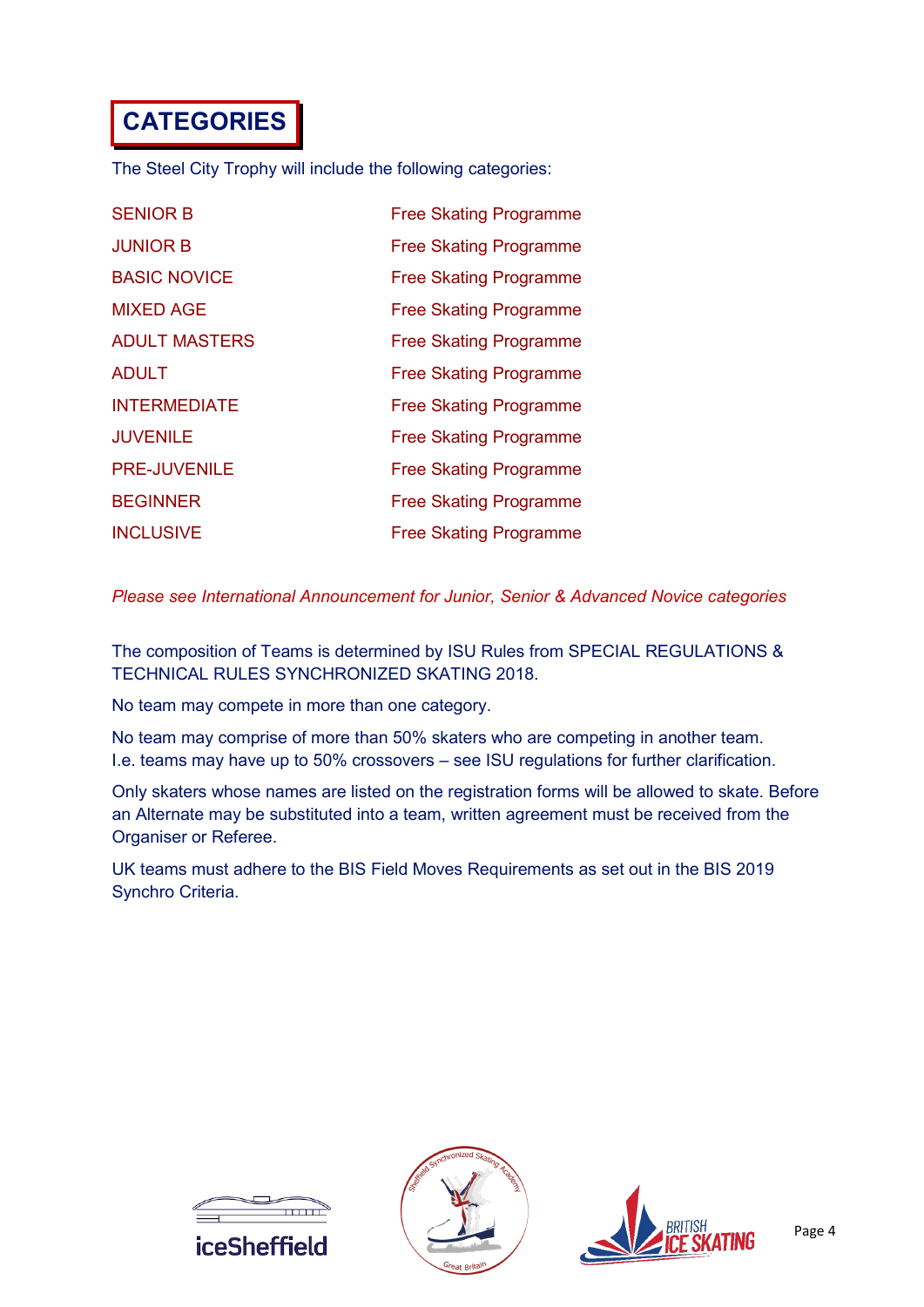#### **ENTRY DATES**

Entries of Teams, nominated Judges, Team Leaders and Team Managers may only be made by the respective members on the enclosed Official Forms and must reach the Organising Committee by:

#### **December 12th 2019**

**Please note: all entry forms must be completed and emailed in MS Excel format. PDF or handwritten copies will not be accepted. Entries will not be deemed as accepted until the full Excel form has been received.**

#### **ENTRY FORMS**

Team entries must be made using the Official Forms only, and emailed to [SteelCityTrophy@sheffield-synchro-skating.co.uk](mailto:SteelCityTrophy@sheffield-synchro-skating.co.uk) by the closing date above, attaching high resolution team photographs and short team biographies for inclusion in the event programme – together with your music file(s) in **MP3 format**.

#### **If you have not received an acknowledgement of entry within 5 working days, please re-send the forms or contact the Organiser.**

#### **ENTRY FEES**

All entry fees are shown in GBP and do not include charges for additional practice ice.

| All Club International categories (1 programme): £400 |      |
|-------------------------------------------------------|------|
| Inclusive teams (1 programme)                         | £100 |

All fees must be paid by the closing date above, by Direct Bank Transfer to the bank account as detailed on the official entry form.

*Commissions and any bank transaction fees will be at the cost of the Entrant and should be paid directly to the bank. Surcharges may apply at the event where this is not covered.*

If a team withdraws after the closing date, the entry fee will not be refunded.

Sheffield Synchronized Skating Academy reserves the right to accept late entries, and to limit the number of participating teams.

In the event of any queries please contact: [SteelCityTrophy@sheffield-synchro-skating.co.uk.](mailto:SteelCityTrophy@sheffield-synchro-skating.co.uk)





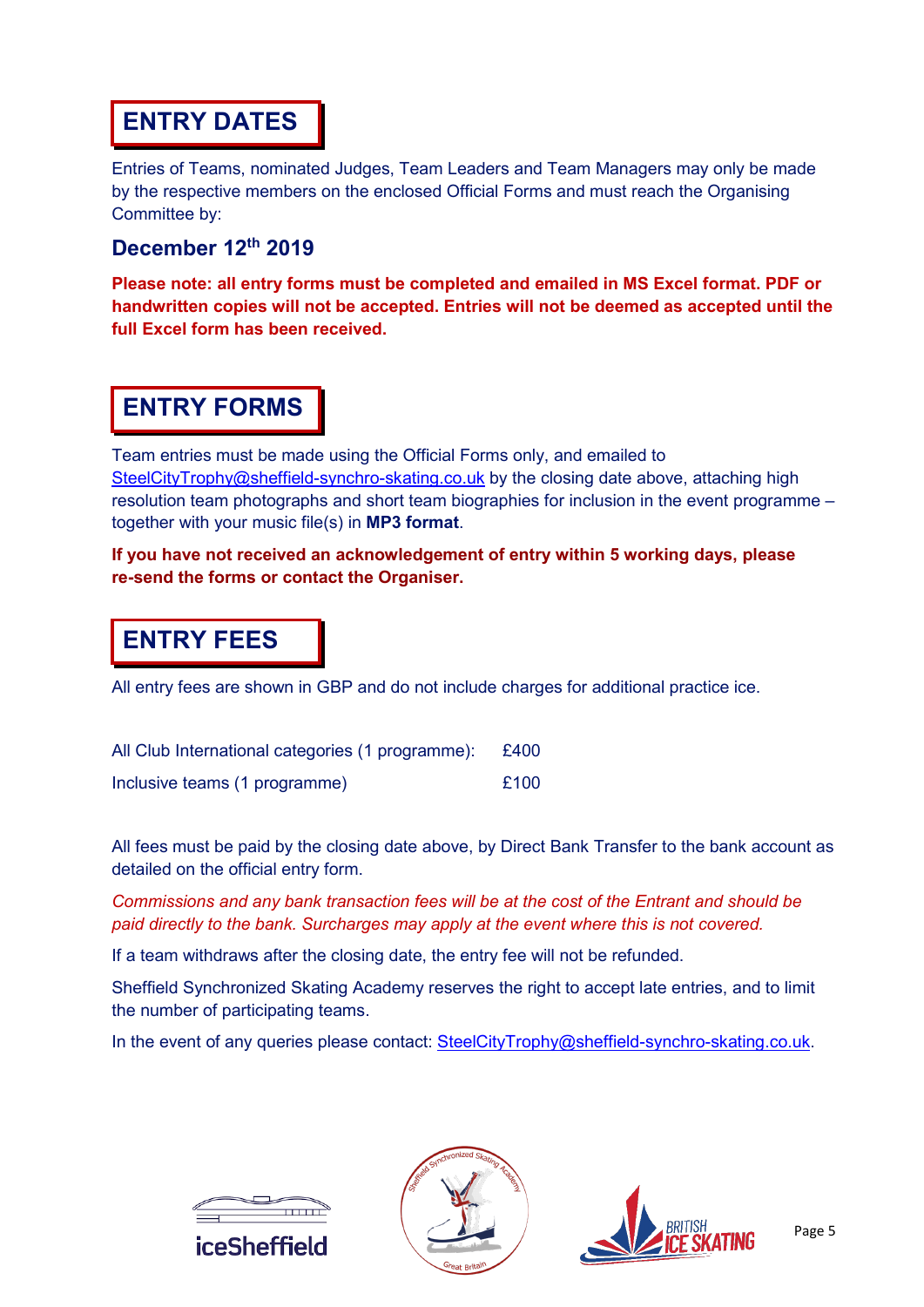#### **OFFICIAL PRACTICE**

Official practices will commence at 06:30am on the morning of Saturday March 7<sup>th</sup> 2020, unless numbers dictate that practices need to commence the evening before (subject to change).

There will be a 12 minute Official Practice for the Junior B and Senior B Free Skating Programmes.

All other categories will be allocated 8 minute Official Practices.

Practice times will be notified a few days before the competition commences.



### **UNOFFICIAL PRACTICE**

Additional practice ice will be available on Thursday March  $5<sup>th</sup>$  and Friday March  $6<sup>th</sup>$  2020 and may be applied for as part of the official entry form. Please state the number of 15 minute blocks you wish to book for your team and submit the correct fees (@ £50 per 15 minute block).

No extra practice ice will be permitted on days of competition as per Special Regulations and Technical Rules Synchronized Skating 2018.

### **SPECTATORS**

Spectators are very welcome at the Steel City Trophy and seated tickets for our 1,500-seat arena will be available to book securely online. Teams will be allocated a discount code in order to bring supporters with them - this will be sent out once your entry form has been received.





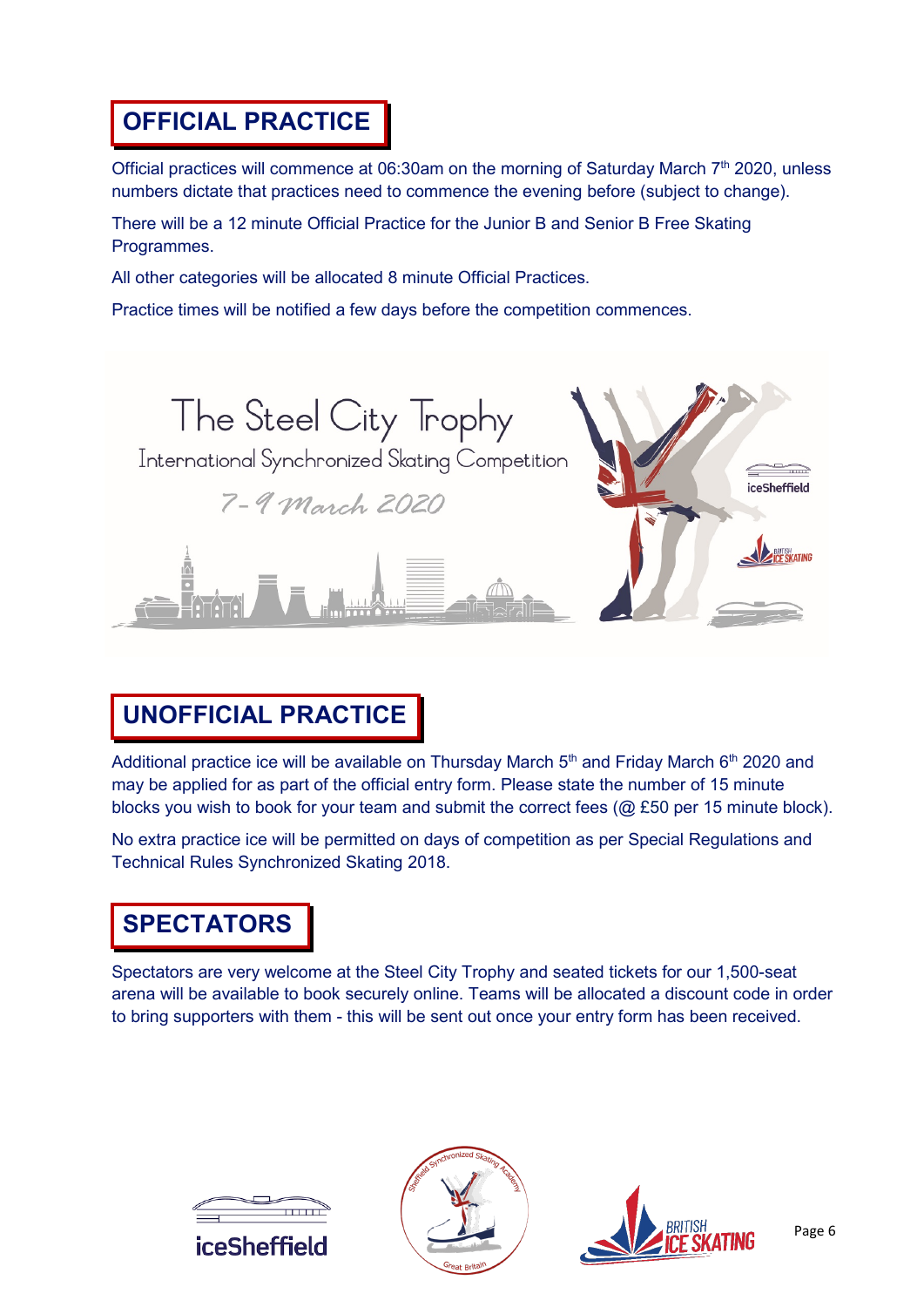#### **TECHNICAL DATA**

For information on Factors please refer to ISU Communications.

The results will be determined according to the ISU Rules, and ISU regulations will be applied for team composition where published in Special Regulations and Technical Rules Synchronized Skating 2018.

All ISU Categories are as per ISU Communications 2238 and 2247.

UK teams must adhere to the BIS Field Moves Requirements as set out in the BIS 2019 Synchro Criteria.



See next page for the full list of categories and requirements, noting the clarification of the '80/20' rule below.

\* The '80/20' rule will apply to the categories shown. Of the skaters ACTUALLY performing the programme, the number of skaters permitted outside the age rule is as follows; 9-12 skaters = 2 skaters, 13-16 skaters = 3 skaters

Please note as of 2020/21 season, Pre-Juvenile, Juvenile and Intermediate teams will require a minimum number of 12 to enable teams to achieve basic requirements for elements and their features within.

| Total skaters performing |    |   | $-1$     |    |  |  |
|--------------------------|----|---|----------|----|--|--|
| Within age bracket       | -- | ∸ | 10<br>τu | 10 |  |  |
| Outside age bracket      |    |   |          |    |  |  |

*For Junior, Senior & Advanced Novice categories, please refer to the main Steel City Trophy Announcement.*





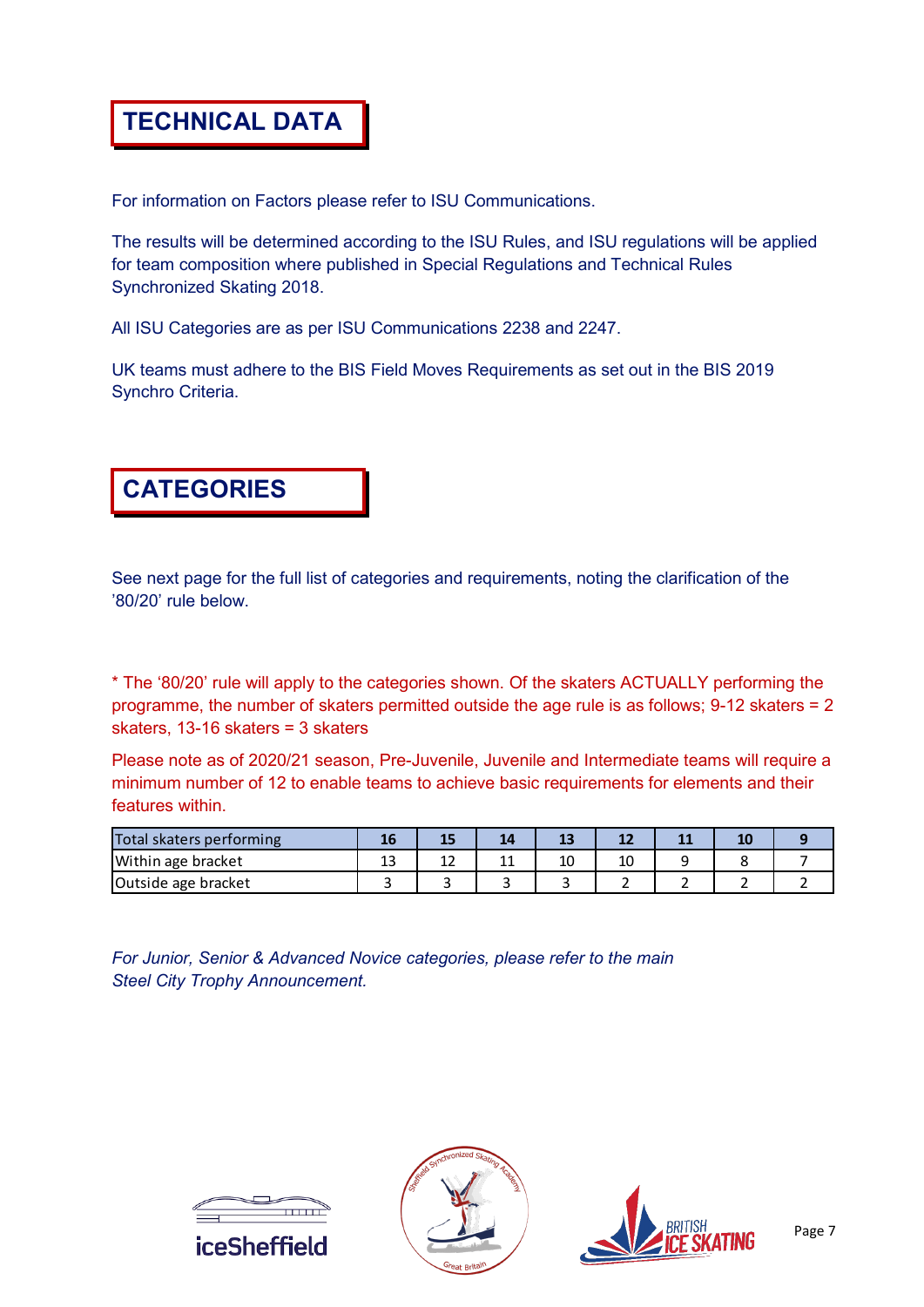| <b>Category</b>     | <b>Programme Time</b>                                        | <b>Require-</b><br>ments                                                               | Min/Max<br>no of<br><b>skaters</b><br>$(+$ alts) | Ages before July 1 <sup>st</sup>                                                          |
|---------------------|--------------------------------------------------------------|----------------------------------------------------------------------------------------|--------------------------------------------------|-------------------------------------------------------------------------------------------|
| <b>Senior B*</b>    | Free Programme:<br>4 mins $(+/- 10$ secs)                    | Per ISU                                                                                | $12 - 16$<br>$(+4$ alts)                         | Must have reached 15 years or<br>over before July 1 <sup>st</sup> 2019.                   |
| <b>Junior B*</b>    | Free Programme:<br>3 mins 30 secs<br>$(+/- 10 \text{ secs})$ | Per ISU                                                                                | $12 - 16$<br>$(+4$ alts)                         | Must have reached 13 years but<br>not 19 years before July 1 <sup>st</sup> 2019.          |
| <b>Masters</b>      | Free programme:<br>3 $mins (+/- 10 secs)$                    | Per ISU<br>(Adult)                                                                     | $8 - 16$<br>$(+4$ alts)                          | Must have reached 18 years with<br>50% of the team over 25 years<br>before July 1st 2019. |
| <b>Adult</b>        | Free programme:<br>3mins (+/- 10 secs)                       | Per ISU<br>(Adult)                                                                     | $8 - 16$<br>$(+4$ alts)                          | Must have reached 18 years with<br>50% of the team over 25 years<br>before July 1st 2019. |
| <b>Basic Novice</b> | Free programme:<br>$3 \text{ mins } (+/- 10 \text{ secs})$   | Per ISU                                                                                | $12 - 16$<br>$(+4$ alts)                         | Must have reached 10 years but<br>not 15 years before July 1 <sup>st</sup> 2019.          |
| Pre-Juvenile *      | Free programme:<br>$3 \text{ mins } (+/- 10 \text{ secs})$   | <b>Basic Novice</b>                                                                    | $9 - 16$<br>$(+4$ alts)                          | Must not have reached 11 years<br>of age by July 1st 2019.                                |
| Juvenile *          | Free programme:<br>$3 \text{ mins } (+/- 10 \text{ secs})$   | <b>Basic Novice</b>                                                                    | $9 - 16$<br>$(+4$ alts)                          | Must not have reached 13 years<br>of age by July 1 <sup>st</sup> 2019.                    |
| Intermediate *      | Free programme:<br>$3 \text{ mins } (+/- 10 \text{ secs})$   | <b>Basic Novice</b>                                                                    | $9 - 16$<br>$(+4$ alts)                          | Must have reached 10 years but<br>not 21 years before July 1st<br>2019.                   |
| <b>Mixed Age</b>    | Free programme:<br>$3 \text{ mins } (+/- 10 \text{ secs})$   | Per ISU                                                                                | $12 - 16$<br>$(+4$ alts)                         | No age restrictions apply                                                                 |
| <b>Beginner</b>     | Free programme:<br>3 mins (+/- 10 secs)                      | <b>Basic Novice</b><br>(no elements<br>called higher than<br>Level 2)                  | $9 - 16$<br>$(+4$ alts)                          | No age restrictions apply                                                                 |
| <b>Inclusive</b>    | Free programme:<br>$3 \text{ mins } (+/- 10 \text{ secs})$   | Rotating Circle,<br>Artistic Wheel,<br>Linear Line,<br>Artistic Block.<br>Intersection | $8 - 16$<br>$(+4$ alts)                          | No age restrictions apply                                                                 |

NB: UK teams must adhere to the BIS Field Moves Requirements as set out in the BIS 2019 Synchro Criteria.





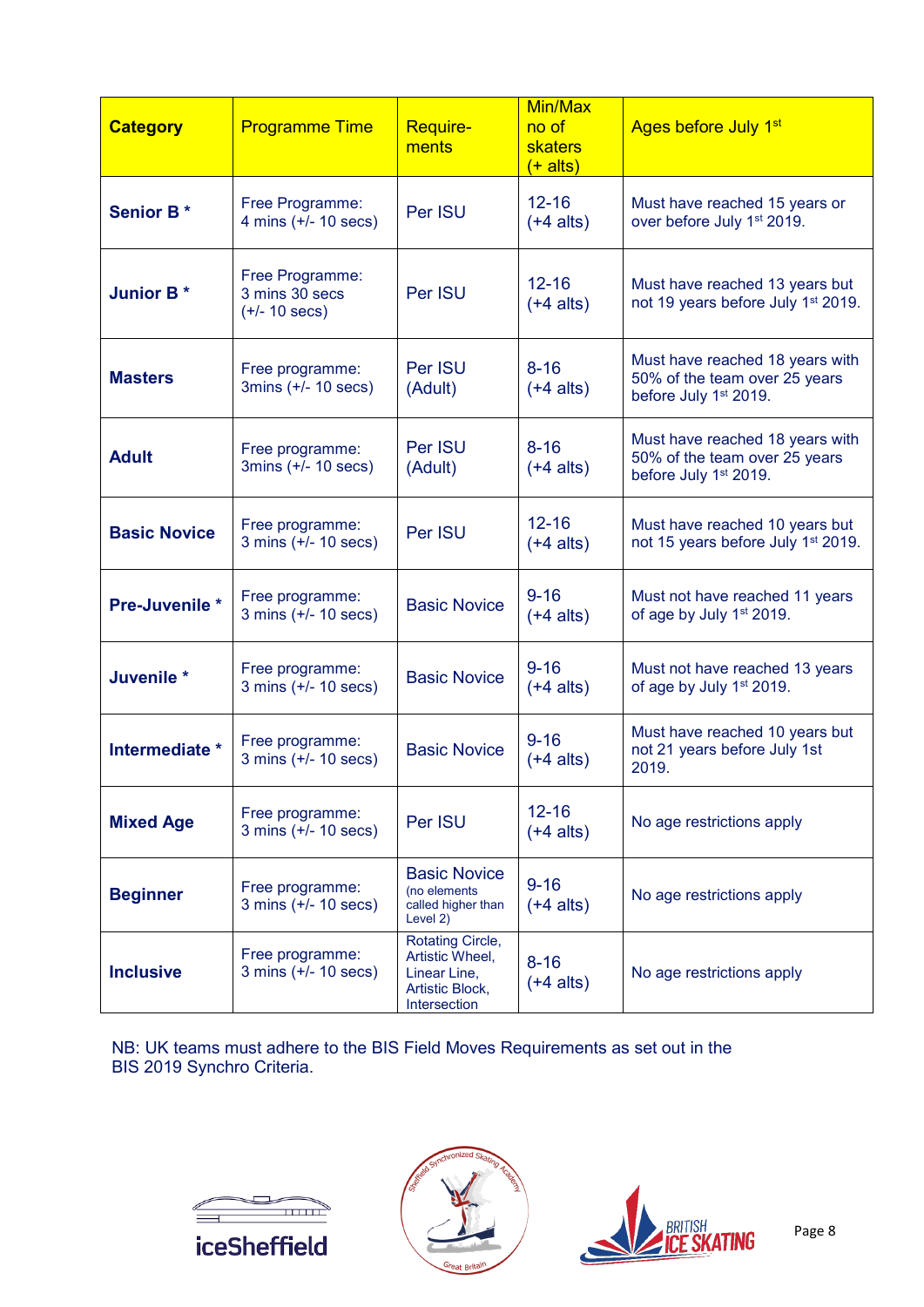## **UK ENTRIES ONLY**

BIS licensed coaches wishing to enter skaters into IJS events must have attended the discipline specific IJS seminar at the Coaches Conference either in 2017, 2018 or 2019 to receive accreditation. Any coach who has not yet attended the Coaches Conference may not now be accredited - any IJS seminar prior to 2017 has now expired. A Field Moves seminar must also have been completed prior to the date of the competition – this however may have been completed prior to attendance of the Coaches Conference.

If coaches named on the application form have not done so, the skater will be given the opportunity to name another coach or remove the coach's name from their entry. All UK teams must hold the required entry field moves standard per team per category and be a paid up BIS member at the closing date. See BIS Synchro Rules and Regulations season 2019-20.

### **MUSIC**

ISU Rules as released in 2019 shall apply – see MUSIC RULE 823 from COMMUNICATION No. 2034. You must certify that your music has been fully cleared and authorised for public use and television in the UK as the competition will be streamed online.

The ISWC number and Creator ID reference numbers for each track must be provided on your entry form; you can find them here:<http://bit.ly/ISWCSearch>

You must also provide the PPL (ISCR) reference number for each track – you can check using this website: [http://bit.ly/PPLSearchUK.](http://bit.ly/PPLSearchUK)

*Note: if the track does not have these reference numbers, you must obtain permission from the rights holders to use their track on a broadcast. They may want you to pay for this or they may offer permission free of charge.*

Disclaimer – The Steel City Trophy organising committee, nor the Sheffield Synchronized Skating Academy or its members will be held responsible for your music not being cleared for use online – if your music does not comply, you understand that it may be blocked via the live stream or afterwards.

Music **must** be submitted in MP3 format and emailed to [SteelCityTrophy@sheffield-synchro](mailto:SteelCityTrophy@sheffield-synchro-skating.co.uk)[skating.co.uk](mailto:SteelCityTrophy@sheffield-synchro-skating.co.uk) - ideally with the entry form, but by February  $8<sup>th</sup>$  2020 at the latest.

Music files should be named with the team name and category entered. Backup music files should be brought to the competition on USB with named tag attached and handed in at registration.

#### **PROGRAMME CONTENT**

Your entry form should include Planned Programme Content covering Short and Free Programmes. Planned Programme Content Sheets should be signed by a Coach or Team Representative. However, programme content may be changed at the time of the Competition.





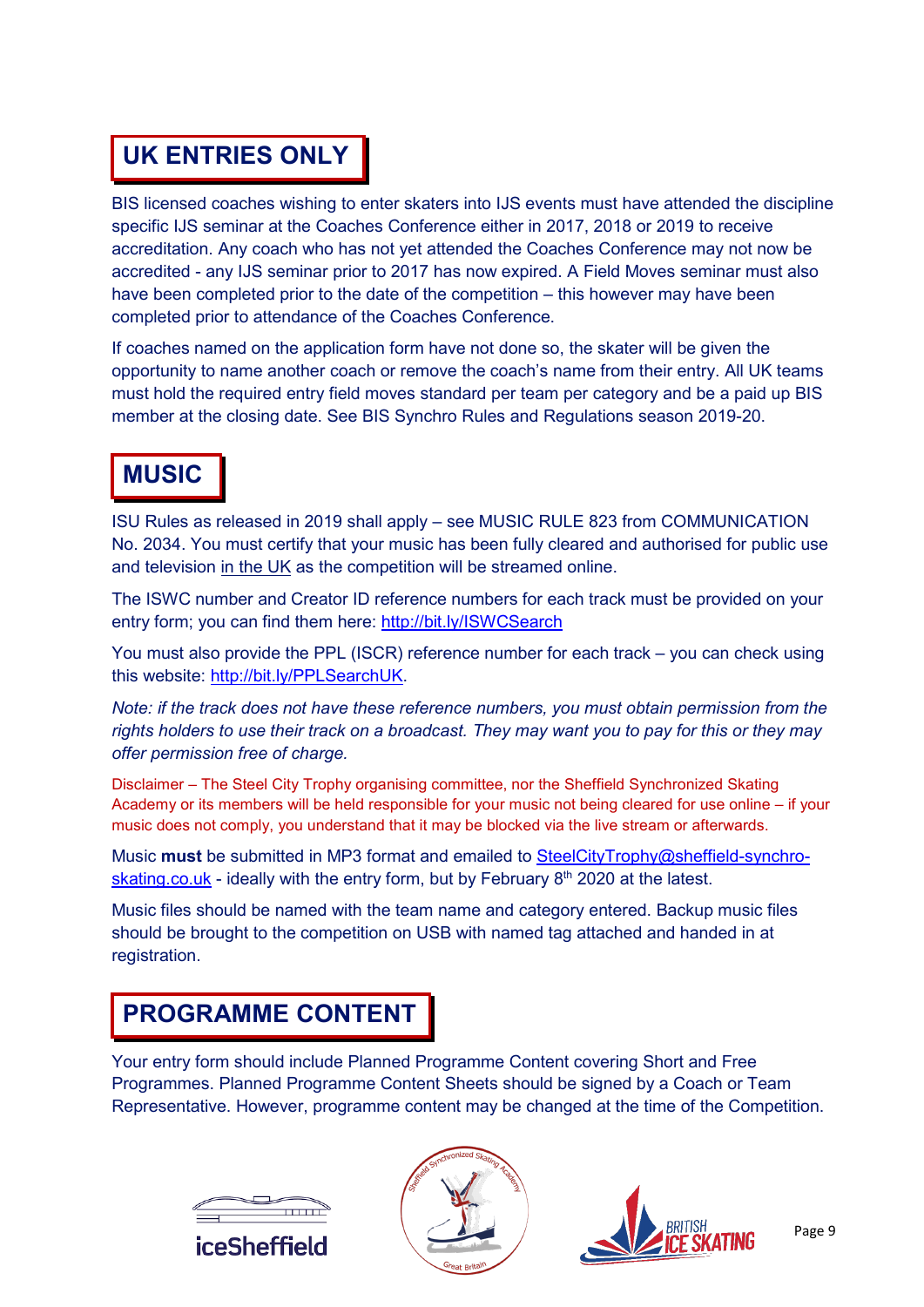### **JUDGES AND OFFICIALS**

The Steel City Trophy will be judged under the IJS system.

The Panel of Judges for each competition will consist of:

#### **1 Referee Minimum 5 Judges**

#### **1 Technical Controller 2 Technical Specialists**

The **Referees** will be invited by the Organising Committee and chosen from the current ISU list of Referees and Judges for ISU International synchronized skating events.

The **Technical Controllers** will be invited by the Organising Committee and chosen from the current ISU list of Referees and Judges for ISU International synchronized skating events.

The **Technical Specialists** will be invited by the Organising Committee and chosen from the current ISU list of Technical Specialists for ISU International synchronized skating events.

The **Data/Replay Operators** will be invited by the Organising Committee and chosen from the current list of Data/Video Replay Operators for ISU International Synchronized Skating or BIS events.

The Organising Committee will pay travel expenses for the invited Referees, Judges, Technical Controllers (2), Technical Specialists (4), and the Data/Replay Operators only and will provide ground transportation, accommodation and meals throughout the event (from Lunch on Friday 6th March until breakfast on the morning of departure) for the invited Referees/Technical Controllers/Technical Specialists/ Data-Replay Operators and nominated Judges.

Accommodation will be reserved for all Judges and officials at the nominated official hotel.

International teams wishing to send a Judge should email the Organiser with full details by January 1st 2020. Travel and accommodation costs for international judges will be at the expense of the national federation of the country from which they are nominated and not that of the SSSA, the organising committee for the Steel City Trophy or BIS.

#### **Judges / Referees / Technical Panel Meetings / Round Table Discussions**

(All timings are subject to possible change once the final timetable is released)

**Draw for ISU categories – Friday 6th March @ 17:30 Initial Judges Meeting – Friday 6th March @ 18:00 Round Table Meeting – Monday 9th March @ 22:00**

All meeting times and locations will be confirmed prior to the event, at the discretion of the Referee and Technical Controller, and will take into account travel arrangements. The Organising Committee will communicate this information via email to Judges and Officials.





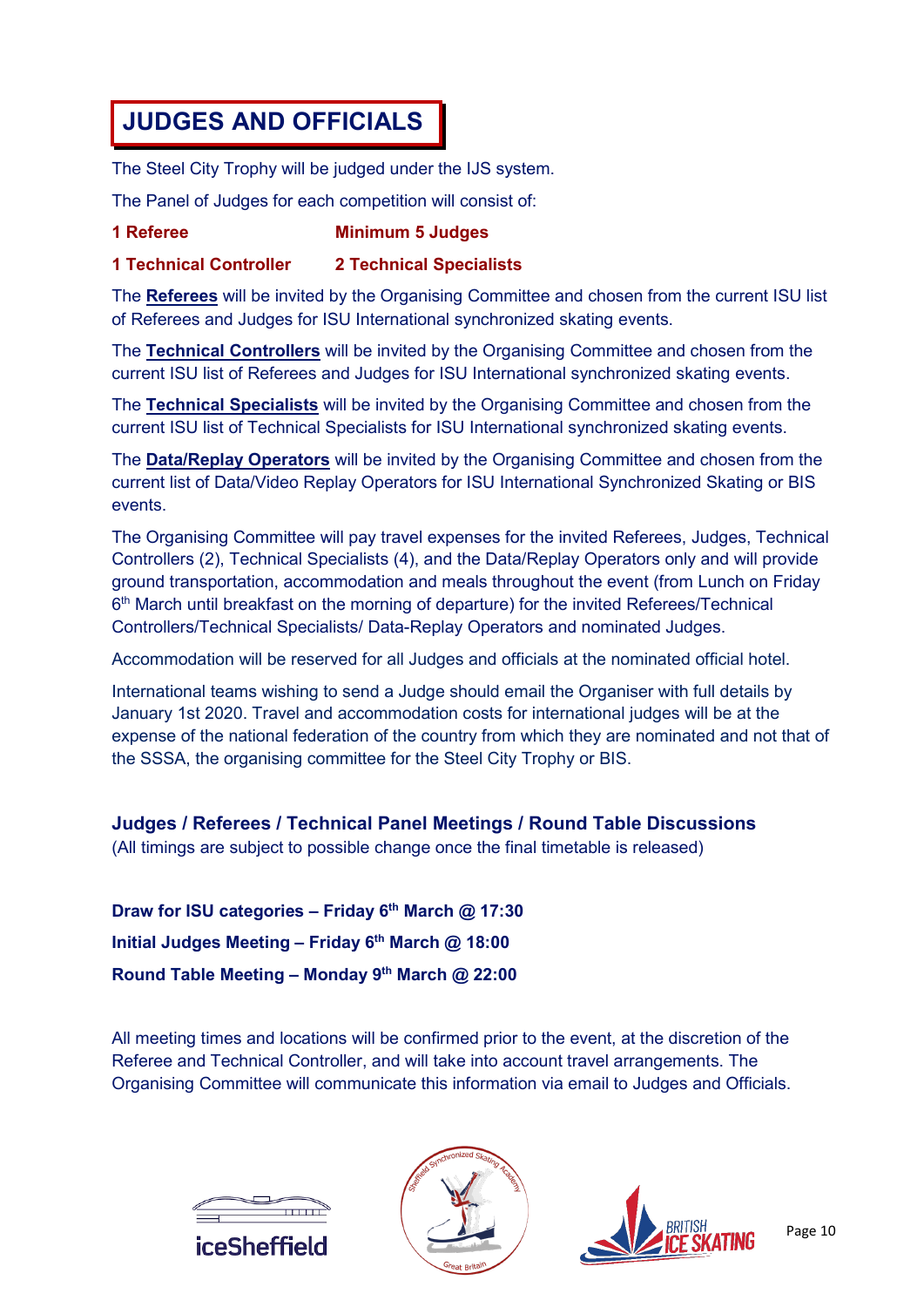#### **REGISTRATION AND ACCREDITATION**

Registration and Accreditation for Referees, Judges, Technical Controllers, Technical Specialists, Data/Replay Operators, Teams, Accredited Coaches, Team Leaders, Team Managers and Chaperones will take place **at the SSSA Desk in the iceSheffield Reception**  area. This will be open from 6am from Saturday March 7<sup>th</sup> 2020 and throughout the event.

A maximum of three chaperones/team manager per team will be accepted for the accreditation.

The National Passport or National Identity Card for each skater of the International Teams taking part in the Steel City Trophy 2020 will be checked during the Registration. Any skater who is not a National of the Country for which they are competing must have an ISU release certificate. Teams from Great Britain will be checked by the BIS Office.

#### **OFFICIAL DRAW**

The official draw will take place by random generation; teams will be notified not less than one week before the competition commences.

The draw will be made by the Referee(s) in accordance with ISU regulations.

#### **OPENING CEREMONY**

The Opening Ceremony will take place at the iceSheffield Ice Arena at the beginning of the competition. Three skaters from each team are invited to take part in the ceremony (please nominate on your entry form) and must be available, ready and warmed up at rinkside at least 30 minutes before the Opening Ceremony is due to start on each day.

#### **MEDALS AND TROPHIES**

Trophies will be awarded to the teams in first, second and third place in all the categories. Bespoke designed Steel City Trophy gold, silver and bronze medals will also be presented to all members of teams in first, second and third places respectively.

Presentations will be carried out at the end of each day of the competition, time permitting.

All skaters taking part will also be awarded a memento of the Steel City Trophy.





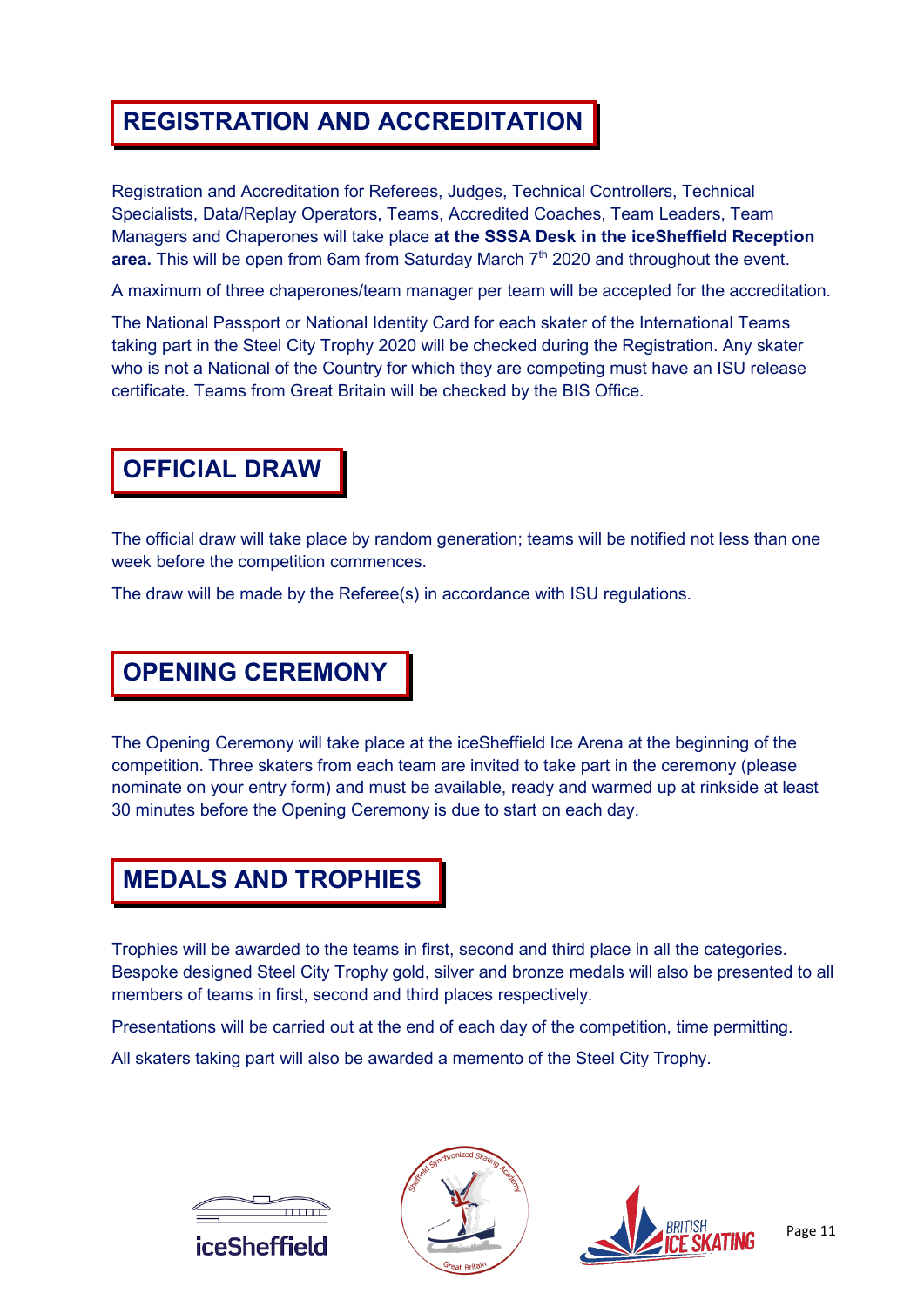### **CLOSING CEREMONY**

The Closing Ceremony will take place at the iceSheffield Ice Arena following the presentation of medals and trophies on each day of the competition. All skaters from each team are invited to take part in the ceremony, where a 'flash mob' dance will take place. Full details will be sent out to participating teams in due course.

**Newsflash!** We are hoping to attempt a **Guinness World Record** during the Steel City Trophy – more details will be released nearer the time of the competition!

### **ORGANISATION**

The organisation of the competition is the responsibility of Sheffield Synchronized Skating Academy on behalf of BIS. SSSA reserves the right to take any measures, in agreement with the Referee and Technical Controller, necessary to ensure the smooth running of the event.

### **LIABILITY**

According to ISU Rules and BIS, the Sheffield Synchronized Skating Academy Organising Committee accepts no liability or responsibility with respect to bodily or personal injury or for property loss or damage incurred by Competitors or Officials in connection with the Steel City Trophy 2020 International Synchronized Skating Competition.

A medical first aid service will be on duty at the ice rink during the competition and at the Official Practices.

#### **DOPING**

Anti-doping control testing may be carried out during the competition in accordance with the valid ISU Anti-Doping Code (See ISU Rules and Regulations for 2018) and for the non-ISU events according to the regulation of UK Anti-Doping (UKAD).

### **ACCOMMODATION**

Full details regarding nearby accommodation may be found at:

[www.sheffield-synchro-skating.co.uk/SteelCityTrophy](http://www.sheffield-synchro-skating.co.uk/SteelCityTrophy)

**Please note: there are other events being held in the local area on the same dates so early hotel reservations are highly recommended.**